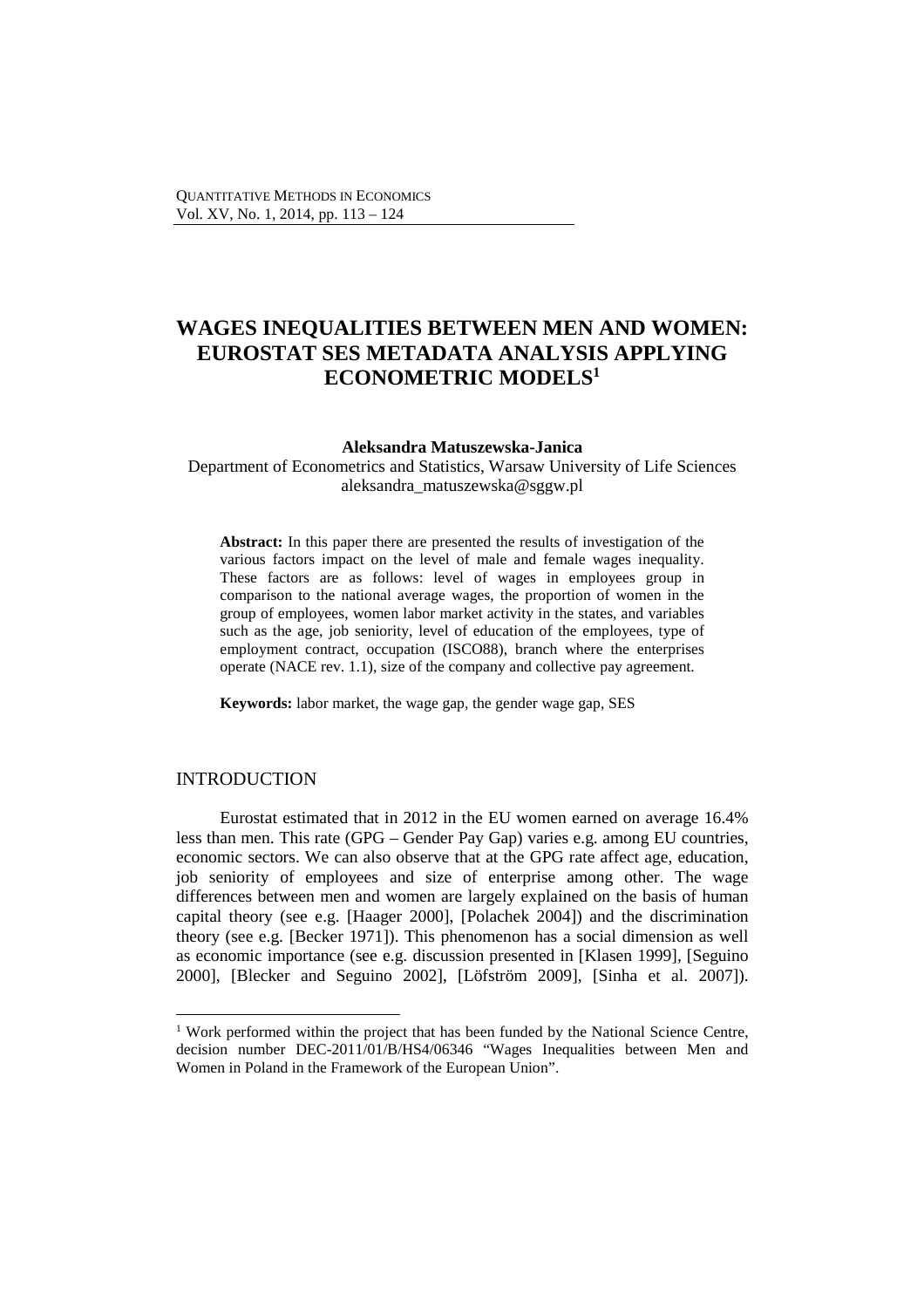Situation of women in the labor market is subject to European Union policy. Prevention of discrimination against women has been included in Strategy for equality between women and men 2010-2015.

The aim of the study is to estimate the impact of various factors on the level of men and women wages inequality in different countries and different groups of employees. Groups of employees are characterized by one of the following features: economic branch, age, occupation, job seniority, size of enterprise, collective pay agreement, type of employment contract. There is observe that on the gender wage differences influence some other factors like: feminization of employees groups, level of wages in employees groups or women activity rate at labor market in individual countries. So such variables also are included into estimated models. For the analysis is employed Eurostat SES metadata.

#### DATA DESCRIPTION

Analysis is provided upon the European Union Structure of Earnings Survey (SES) data collected in 2006.<sup>2</sup> There are used aggregated data, that Eurostat calls Metadata. SES is a survey conducted in accordance with the Council Regulation No. 530/1999 and the Commission Regulation No. 1916/2000 as amended by Commission Regulation No. 1738/2005. The SES for 2006 is the second of a series of four yearly. The SES is a survey providing information on relationships between the level of remuneration, individual characteristics of employees and their employer (economic branch, age, occupation, job seniority, size of enterprise, collective pay agreement, type of employment contract among others). The statistics of the SES refer to the enterprises with at least 10 employees.

Data on employment and wages are encompassed in the database that contain different characteristics, as is presented in Figure 1.

To measure income inequality is often used *GPG* (Gender Pay Gap) coefficient. *GPG* represents the difference between average gross hourly earnings of male paid employees  $(\overline{GHE}_M)$  and of female paid employees  $(\overline{GHE}_F)$  as a percentage of average gross hourly earnings of male paid employees (see Fernandez-Aviles et al. 2010):

$$
GPG = \left(1 - \frac{\overline{GHE}_F}{\overline{GHE}_M}\right) \cdot 100\tag{1}
$$

where:

 $\overline{a}$ 

<sup>&</sup>lt;sup>2</sup> Structure of Earnings Survey has been provided every four year since 2002. There are some differences between metadata because of imported correction in every survey. For example in each survey (2002, 2006 and 2010) was different definition (SES 2006 and SES 2010) or different range (SES 2002 and SES 2006) of economic branches. So in presented analysis is used database from 2006.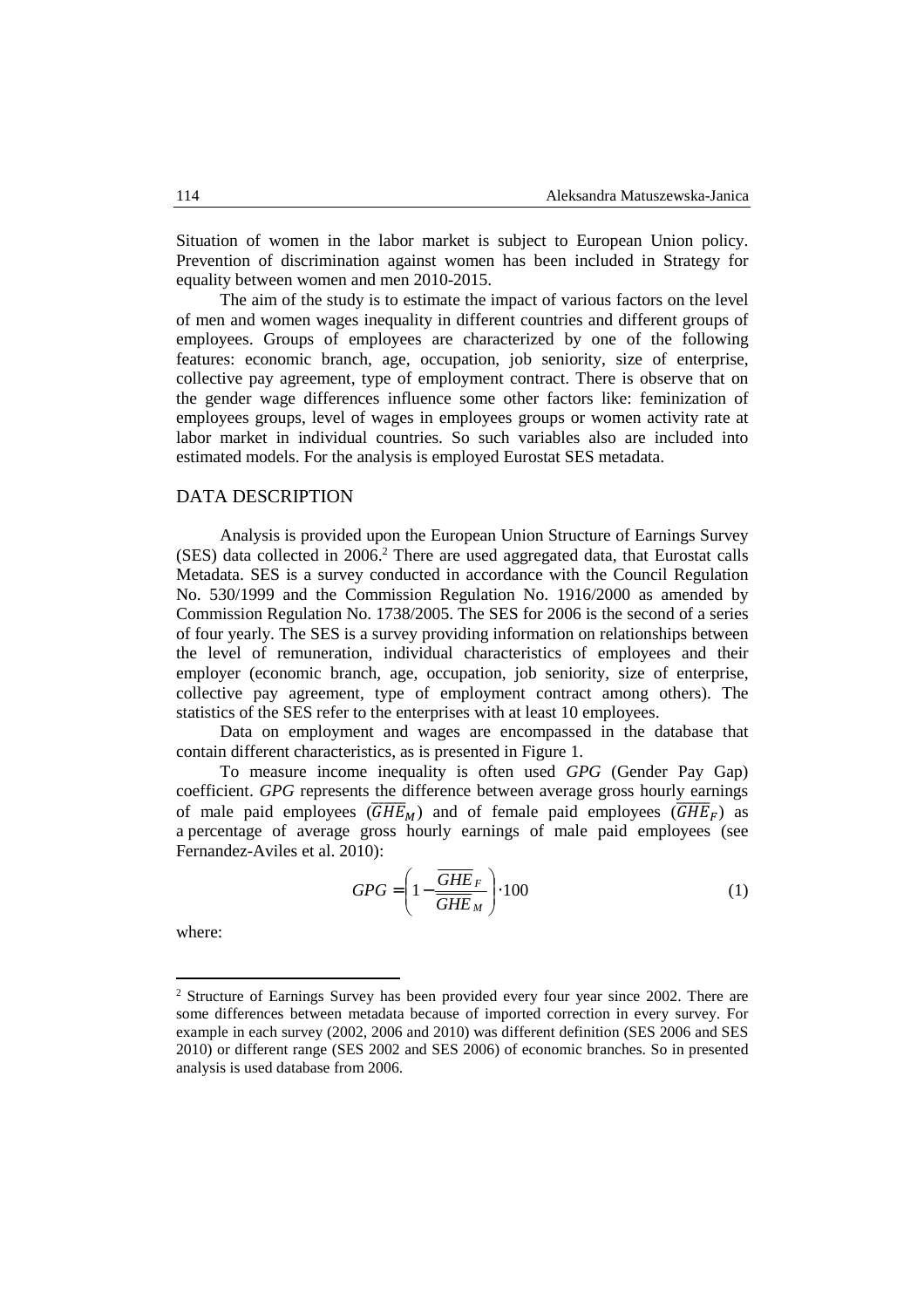$$
GPG - 100 = \frac{\overline{GHE}_F}{\overline{GHE}_M} \cdot 100 = HE \_ FPCM = GPC \tag{2}
$$

is publicized by Eurostat.

Figure 1. Structure of SES database

| DATA ON EMPLOYMENT AND WAGES                                                |               |                |        |              |        |  |  |
|-----------------------------------------------------------------------------|---------------|----------------|--------|--------------|--------|--|--|
| <b>NUMBER</b>                                                               | <b>HOURLY</b> | <b>MONTHLY</b> | ANNUAL | <b>HOURS</b> | ANNUAL |  |  |
| EARNINGS<br>EARNINGS<br>OF EMPLOYEES<br>EARNINGS<br>PAID<br><b>HOLIDAYS</b> |               |                |        |              |        |  |  |
|                                                                             |               |                |        |              |        |  |  |



| CHARACTERISTICS OF EMPLOYEES/EMPLOYERS IN INDIVIDUAL DATASETS |                                                                  |                                                                      |                                                                              |                                                                                    |                                                                 |                                        |                                                                                   |
|---------------------------------------------------------------|------------------------------------------------------------------|----------------------------------------------------------------------|------------------------------------------------------------------------------|------------------------------------------------------------------------------------|-----------------------------------------------------------------|----------------------------------------|-----------------------------------------------------------------------------------|
| SEX;<br>COUNTRY:<br><b>ECONOMIC</b><br>ACTIVITY:<br>AGE       | SEX:<br>COUNTRY:<br>ECONOMIC<br>ACTIVITY:<br>TYPF OF<br>CONTRACT | SEX:<br>COUNTRY:<br><b>ECONOMIC</b><br>ACTIVITY:<br><b>FDUCATION</b> | SEX:<br><b>COUNTRY:</b><br><b>ECONOMIC</b><br>ACTIVITY:<br><b>OCCUPATION</b> | SEX:<br>COUNTRY:<br><b>ECONOMIC</b><br>ACTIVITY:<br><b>JOB</b><br><b>SFNIORITY</b> | SEX:<br>COUNTRY:<br>OCCUPATION:<br>SIZF OF<br><b>FNTFRPRISF</b> | SEX:<br>COUNTRY:<br>OCCUPATION:<br>AGF | SEX:<br>COUNTRY:<br><b>ECONOMIC</b><br>ACTIVITY:<br>COLL, PAY<br><b>AGRFFMFNT</b> |

Source: own elaboration.

In the SES 2006 we can distinguish eight types of sets of aggregated data. Every data sets contained two types of information: measurable and no measurable. Measurable variable were mean hourly earnings and number of employees given for men, women and total employees. No measurable were variables as follows: sex, country and two others that were different for each data set (see Figure 2).

Figure 2. The variables that differentiate data sets



Source: own elaboration. In parentheses are given dataset names.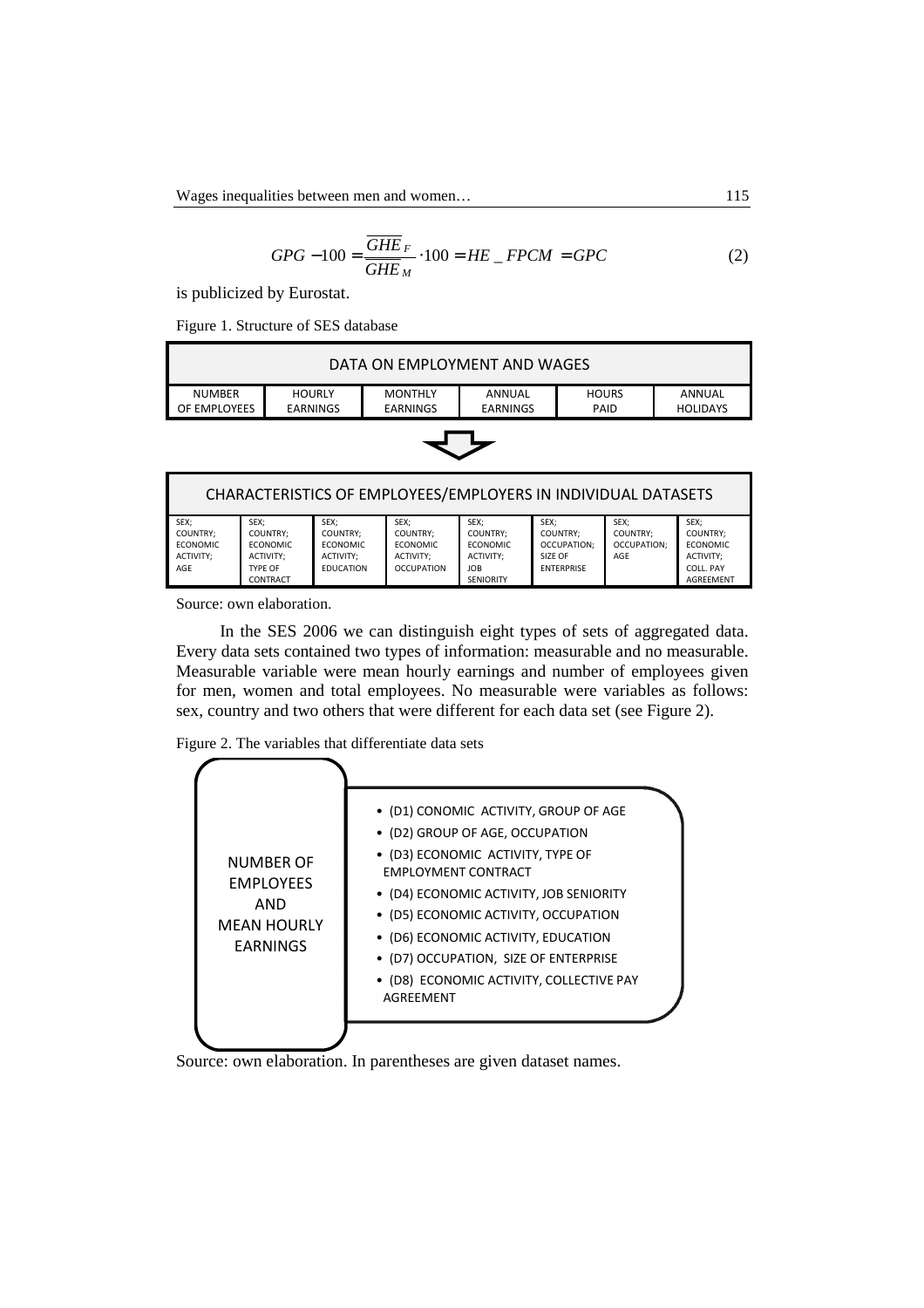#### METHODOLOGY

In the analysis were estimated one equation econometric models:

$$
\ln HE \quad FPCM_{ij} = \beta_0 + \beta_1 \ln Wages_{ij} + \beta_2 \ln FEM_{ij} +
$$
  
+  $\beta_3 \ln Activ_i + \sum_{k=1}^{m} \gamma_k Dummy_{kij} + \varepsilon_{ij}$  (3)

*HE\_FPCM* is share of average gross hourly earnings of female paid employees  $(\overline{GHE}_F)$  as a percentage of average gross hourly earnings of male paid employees  $(\overline{GHE}_M)$ . In the paper Witkowska (2013) this rate was named as gender pay convergence ratio. *HE\_FPCM* is published by Eurostat (see formula 2). Value of *HE\_FPCM* equals 100 inform that between men and women wages there are no differences. When *HE\_FPCM* is greater than 100 – women earn more than men on average.

In the models was used gender pay convergence coefficients calculated as:

$$
\ln HE \, \_FPCM_{ij} = \ln \frac{GHE_{Fij}}{GHE_{Mij}} \tag{4}
$$

where:  $\overline{GHE}_{Fij}$  – average hourly female earnings of employees in *i*-th country and *j*-th group of employees;  $\overline{GHE}_{Mij}$  – average hourly male earnings of employees in *i*-th country and *j*-th group of employees; in each model groups of employees refers to one of the employee's or enterprise's characteristic like economic branch, age, occupation, job seniority, size of enterprise, collective pay agreement, type of employment contract.

Variable *Wages* refers to the structure of hourly earnings in selected group of employees in each country. In the models variable *Wages* was calculated as natural logarithm of the ratio of the average wage in the *j*-th group of employees to average wages in the country:

$$
\ln Wages_{ij} = \ln \frac{\overline{GHE}_{ij}}{\overline{GHE}_{i}} \tag{5}
$$

where:  $\overline{GHE}_{ij}$  – average hourly earnings of employees in *i*-th country and *j*-th group of employees;  $\overline{GHE}_i$  – average hourly earnings of employees in *i*-th country. Previous analysis indicated that higher wages ratio is positive associated with gender wag gap (see [Witkowska et al. 2013]).

Feminization rate (*FEM*) is a variable that refers to gender employment structure in selected group of employees. In the models this variable was calculated as:

$$
\ln FEM_{ij} = \ln \frac{EF_{ij}}{EF_{ij} + EM_{ij}}\tag{6}
$$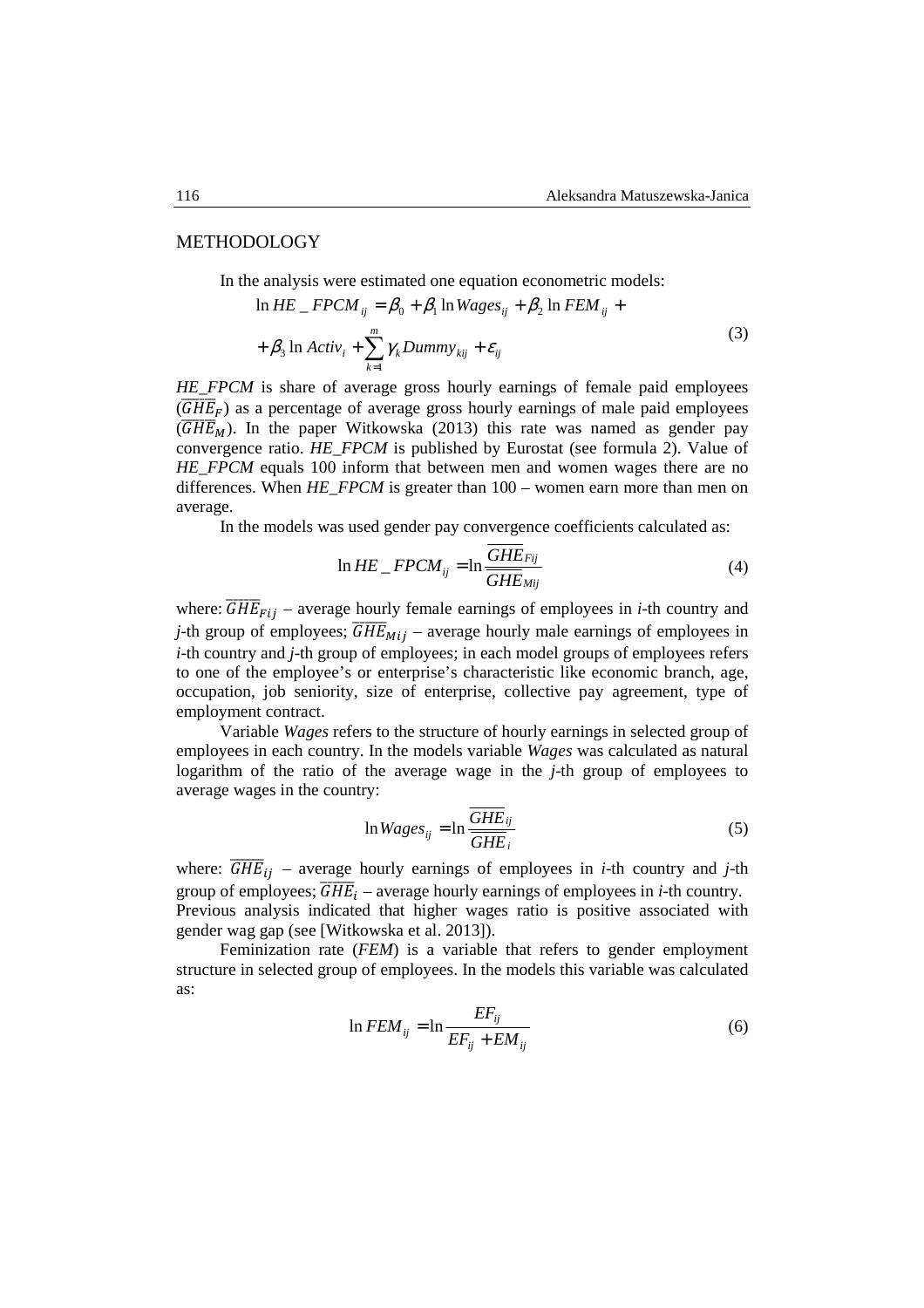where:  $EF_{ij}$  – number of employed women in *i*-th country and *j*-th group of employees;  $EM_{ij}$  – number of employed men in *i*-th country and *j*-th group of employees.

Activity rate *lnActivi* is a natural logarithm of share of active women in the labor market in the *i*-th country in whole women population in working age 20-64 in *i*-th country. Previous analysis indicated that higher women's activity at the labor market is positive associated with gender wag gap (see [Witkowska et al. 2013]).

Each model contains dummy variable. Every of them refers to one of the employee's or enterprise's characteristic like economic branch, age, occupation, job seniority, size of enterprise, collective pay agreement, type of employment contract. It is defined as:  $Dummy_{kij} = 1$  – when the variable concerns *k*-th option in *j*-th group of employees and *i*-th country,  $Dummy_{kij} = 0$  – otherwise.

Options of dummy variables are presented in Table 1. In presented models is not investigated country effect.

| Dummy         | Options                                                                   |
|---------------|---------------------------------------------------------------------------|
| variable      |                                                                           |
| Age           | $Y0_29$ - less than 30 years                                              |
|               | Y30_39 - between 30 and 39 years                                          |
|               | Y40_49 - between 40 and 49 years                                          |
|               | Y50_59 - between 50 and 59 years                                          |
|               | Y_GE60 - 60 years and over                                                |
| <b>Branch</b> | C - Mining and quarrying                                                  |
| (economic     | D - manufacturing                                                         |
| sector)       | E - electricity, gas and water supply                                     |
|               | F - construction                                                          |
|               | G - wholesale and retail trade; repair of motor vehicles, motorcycles and |
|               | personal and household goods                                              |
|               | H - hotels and restaurants                                                |
|               | I - transport, storage and communication                                  |
|               | J - financial intermediation                                              |
|               | K - real estate, renting and business activities                          |
|               | L - public administration and defense; compulsory social security         |
|               | M - education                                                             |
|               | N - health and social work                                                |
|               | O - other community, social, personal service activities                  |
| Size of       | 10 49 - between 10 and 49                                                 |
| Enterprise    | 50 249 - between 250 and 499                                              |
| (number of    | 250_499 - between 500 and 999                                             |
| employees)    | 500_999 - between 50 and 249                                              |
|               | $gt_1000$ - more than 1 000                                               |

Table 1. Dummy variables and theirs options

Source: own elaboration.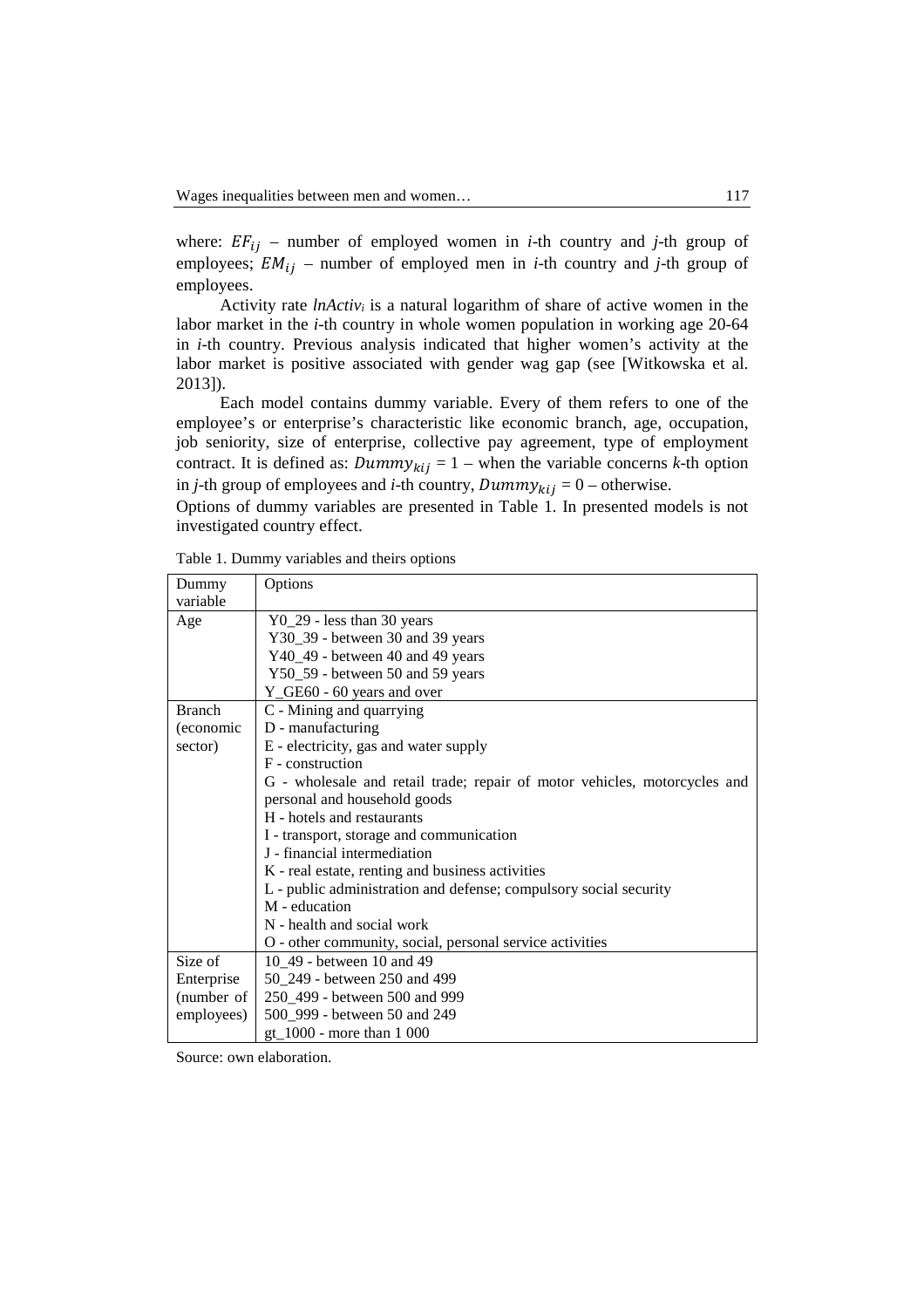Table 1. (cont.) Dummy variables and theirs options

| Dummy                | Options                                                            |  |  |  |  |  |  |  |
|----------------------|--------------------------------------------------------------------|--|--|--|--|--|--|--|
| variable             |                                                                    |  |  |  |  |  |  |  |
| Occupation           | ISCO1 - Legislators, senior officials and managers                 |  |  |  |  |  |  |  |
|                      | <b>ISCO2</b> - Professionals                                       |  |  |  |  |  |  |  |
|                      | ISCO 3 - Technicians and associate professionals                   |  |  |  |  |  |  |  |
|                      | ISCO 4 - Clerks                                                    |  |  |  |  |  |  |  |
|                      | ISCO 5 - Service workers and shop and market sales workers         |  |  |  |  |  |  |  |
|                      | ISCO 7 - Craft and related trades workers                          |  |  |  |  |  |  |  |
|                      | ISCO 8 - Plant and machine operators and assemblers                |  |  |  |  |  |  |  |
|                      | ISCO 9 - Elementary occupations                                    |  |  |  |  |  |  |  |
| Education            | ED0 <sub>1</sub> - Pre-primary and primary education - levels 0-1  |  |  |  |  |  |  |  |
| (ISCED               | ED2 - lower secondary education - level 2                          |  |  |  |  |  |  |  |
| 1997)                | ED3_4 Upper secondary and post-secondary non-tertiary education -  |  |  |  |  |  |  |  |
|                      | levels 3-4                                                         |  |  |  |  |  |  |  |
|                      | ED5A Tertiary education - level 5A                                 |  |  |  |  |  |  |  |
|                      | ED5B Tertiary education - level 5B                                 |  |  |  |  |  |  |  |
|                      | ED6 Tertiary education - level 6                                   |  |  |  |  |  |  |  |
| Collective           | NAT - A national level or interconfederal agreement                |  |  |  |  |  |  |  |
| pay                  | IND - B industry agreement                                         |  |  |  |  |  |  |  |
| agreement            | IND1 - C agreement for individual industries in individual regions |  |  |  |  |  |  |  |
|                      | ENT - D enterprise or single employer agreement                    |  |  |  |  |  |  |  |
|                      | UNIT - E agreement applying only to workers in the local unit      |  |  |  |  |  |  |  |
|                      | OTH - F any other type of agreement                                |  |  |  |  |  |  |  |
|                      | NONE - N no collective agreement exists                            |  |  |  |  |  |  |  |
| Type $\overline{of}$ | <b>INDEF</b> - Indefinite duration                                 |  |  |  |  |  |  |  |
| contract             | FIX - Fixed term (except apprentice and trainee)                   |  |  |  |  |  |  |  |
|                      | $APPR$ – apprentice or trainee                                     |  |  |  |  |  |  |  |
| Job                  | $Y_LTT1 - less than 1 year$                                        |  |  |  |  |  |  |  |
| seniority            | $Y1_5$ – between 1 and 5 years                                     |  |  |  |  |  |  |  |
|                      | $Y6_9$ – between 6 and 9 years                                     |  |  |  |  |  |  |  |
|                      | $Y10_14$ – between 10 and 14 years                                 |  |  |  |  |  |  |  |
|                      | $Y15_19$ – between 15 and 19 years                                 |  |  |  |  |  |  |  |
|                      | $Y20_29$ – between 20 and 29 years                                 |  |  |  |  |  |  |  |
|                      | $Y_CEE30 - 30$ years or more                                       |  |  |  |  |  |  |  |

Source: own elaboration based on Structure of Earnings Survey 2006: Eurostat's arrangements for implementing the Council Regulation 530/1999, the Commission Regulations 1916/2000 and 1738/2005.

### RESULTS

In this section were presented eight models. In each model are included three the same (in respect of variable construction) quantitative variables: *lnWages*, *lnFEM* and *lnActiv*. Models differs in dummy variables. Characteristics of each model are presented in the Table 2.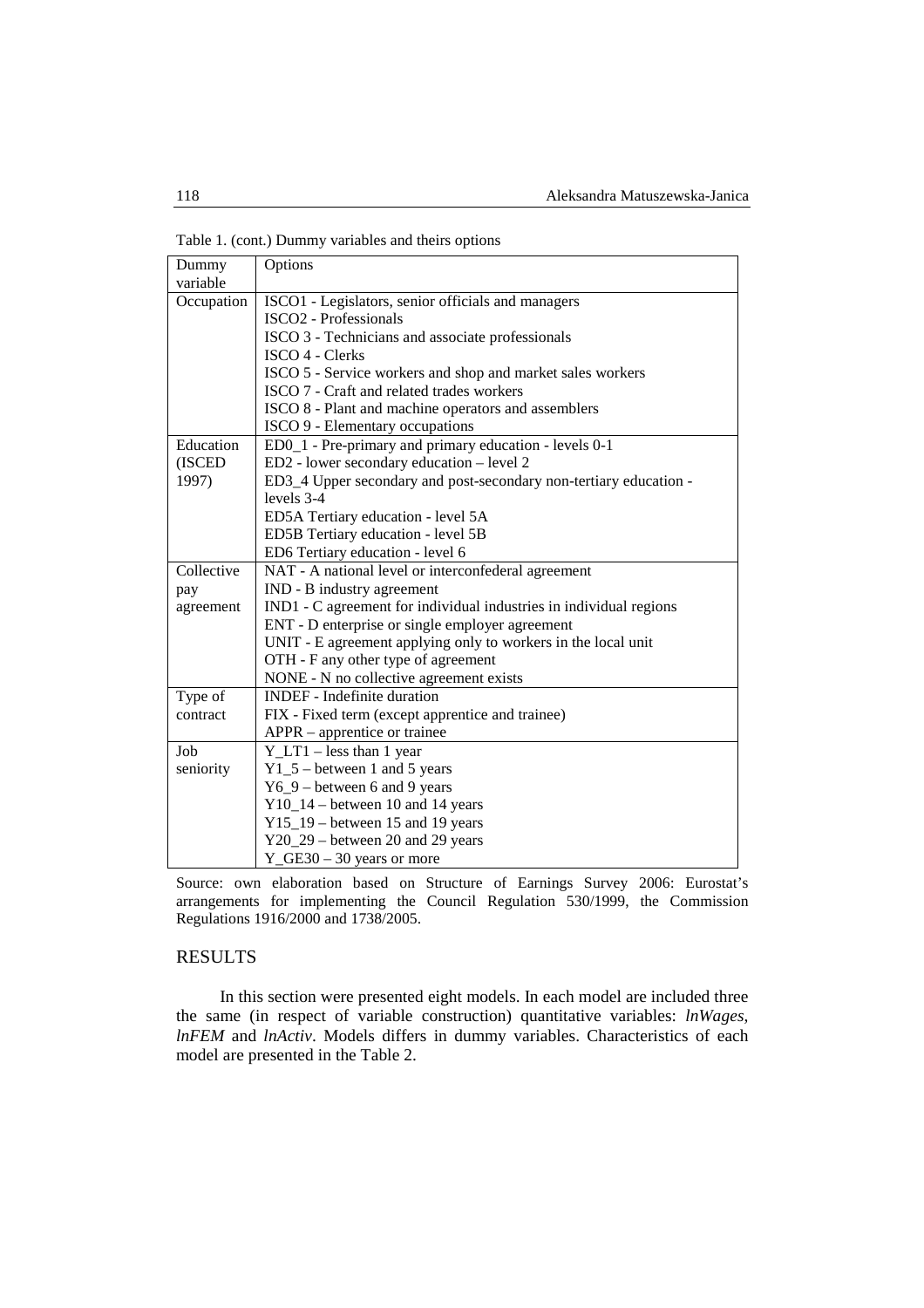| Model<br>No.             | Dummy variable                               | Reference<br>option | Data set          | Number<br>of obs. |
|--------------------------|----------------------------------------------|---------------------|-------------------|-------------------|
|                          | <b>SECTOR</b>                                |                     | (D <sub>6</sub> ) | 324               |
| 2                        | AGE                                          | Y <sub>0</sub> 29   | (D2)              | 134               |
| $\mathcal{R}$            | <b>OCCUPATION</b>                            | ISCO <sub>9</sub>   | (D2)              | 231               |
|                          | <b>EDUCATION</b>                             | ED0 <sub>1</sub>    | (D6)              | 135               |
| $\overline{\mathcal{L}}$ | <b>SIZE OF ENTERPRISE</b>                    | 10 49               | (D7)              | 135               |
| 6                        | <b>JOB SENIORITY</b>                         | Y LT1               | (D4)              | 179               |
|                          | <b>COLLECTIVE</b><br>PAY AGREEMENT           | <b>NONE</b>         | (D8)              | 59                |
| 8                        | <b>TYPE OF EMPLOYMENT</b><br><b>CONTRACT</b> | <b>INDEF</b>        | (D3)              | 52                |

Table 2. Characteristics of data set used for model estimation

Source: own elaboration.

Results of model estimation are presented in the Tables 3, 4 and 5. In model No. 2, where dummy variable represents age effect, we can observe the highest level of adjusted  $R^2$  (0,6141) among all estimated models. The regression results show that there are negative associations between convergence rate (*lnHE\_FPCM*) and wage level (*lnWages*), convergence rate (*lnHE\_FPCM*) and women activity at the labor market (*lnActiv*). Convergence rate (*lnHE\_FPCM*) is also negative associated with feminization rate ( $lnFEM$ , at the significance level  $\alpha = 0.1$ ). The "age effect" is visible only for the eldest group of employees (only for variable Y\_GE60 parameter is significant). The wages difference between men and women that are at least 60 years old is significant higher than wages difference between men and women under 30. In models based on the less aggregated data (see [Witkowska et al. 2013], models number: 3, 4, 7, 10, 14) we can observed that all dummy variable that represented age are significant.

In model number 3 dummy variables designate several groups of occupations. Variable *lnWages* has not significant influence on explained variable (*lnHE\_FPCM*). But two other: feminization rate (*lnFEM*) and women activity at the labor market (*lnActiv*) are negative associated with gender pay convergence ratio (*lnHE\_FPCM*) For this data set we can observe occupation effect (some dummy variable are significant). The wages difference between men and women with elementary occupations (ISCO9) is significant higher than men's and women's wages difference for employees working as legislators, senior officials and managers (ISCO1), technicians and associate professionals (ISCO3), craft and related trades workers (ISCO7) and plant and machine operators and assemblers (ISCO8).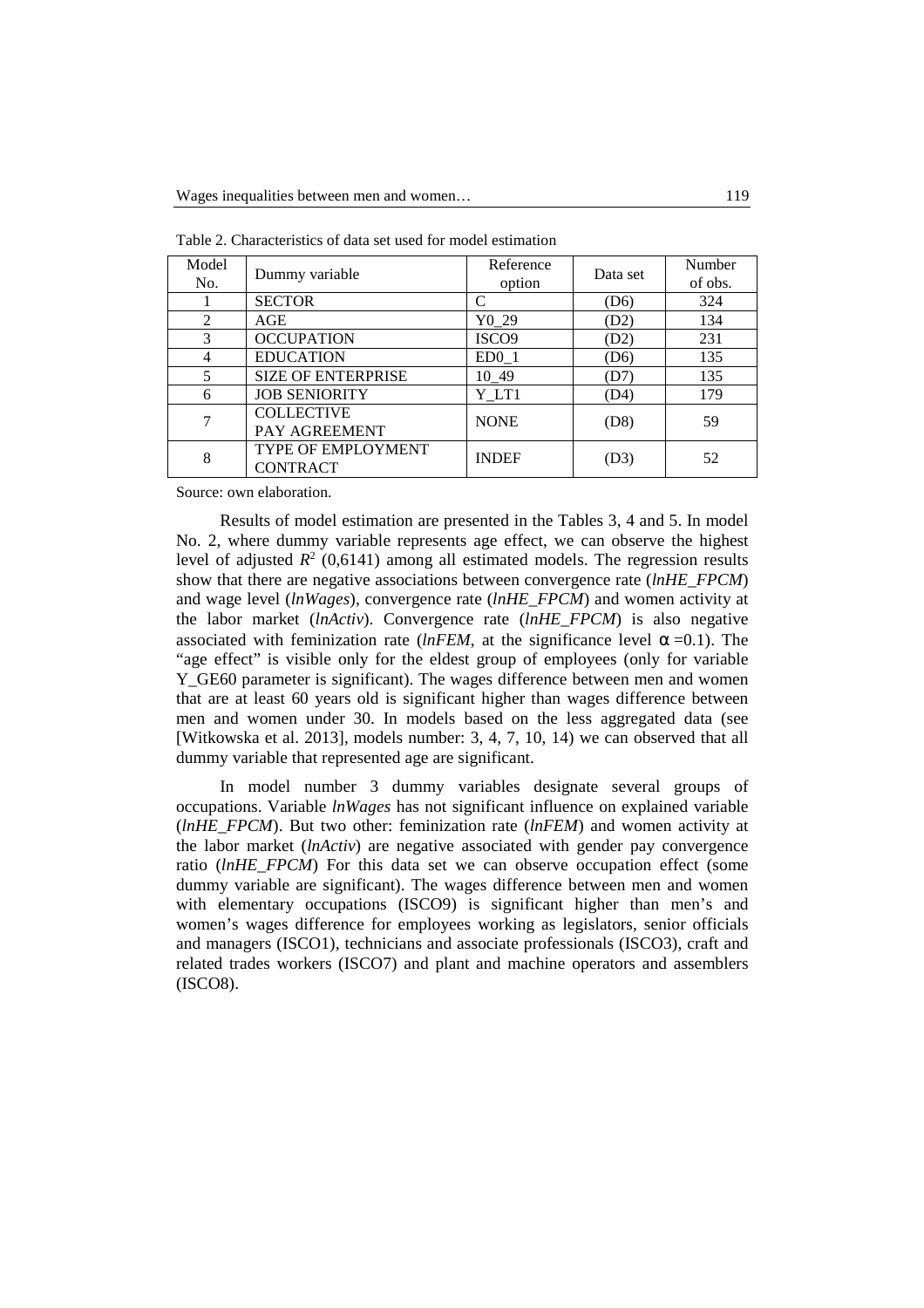| Model No. 2         |             | Model No. 3     |                     | Model No. 4     |                  |                  |             |        |
|---------------------|-------------|-----------------|---------------------|-----------------|------------------|------------------|-------------|--------|
| Dummy variable: AGE |             | Dummy variable: |                     | Dummy variable: |                  |                  |             |        |
|                     |             |                 | <b>OCCUPATION</b>   |                 | <b>EDUCATION</b> |                  |             |        |
| variable            | coefficient |                 | variable            | coefficient     |                  | Variable         | coefficient |        |
| const               | $-0,3159$   | ***             | const               | $-0,2388$       | ***              | const            | $-0,2701$   | ***    |
| lnWages             | $-0,3065$   | ***             | lnWages             | 0,0727          |                  | <b>lnWages</b>   | $-0,0080$   |        |
| $ln$ FEM            | $-0,0927$   | $\ast$          | $ln$ FEM            | $-0,0521$       | ***              | lnFEM            | 0,0374      | $\ast$ |
| lnActiv             | $-0.2403$   | ***             | <i>lnActiv</i>      | $-0,1987$       | ***              | <b>lnActiv</b>   | $-0,1919$   | ***    |
| Y30 39              | $-0,0227$   |                 | ISCO1               | $-0,2450$       | ***              | ED <sub>2</sub>  | 0,0053      |        |
| Y40 49              | $-0.0361$   |                 | ISCO <sub>2</sub>   | $-0,0765$       |                  | ED3 <sub>4</sub> | 0,0109      |        |
| Y50 59              | $-0,0326$   |                 | ISCO <sub>3</sub>   | $-0,0838$       | $***$            | ED5A             | $-0,0367$   |        |
| <b>Y</b> GE60       | $-0.0873$   | ***             | ISCO <sub>4</sub>   | 0.0131          |                  | ED5B             | $-0,0143$   |        |
|                     |             |                 | ISCO <sub>5</sub>   | 0.0009          |                  | ED <sub>6</sub>  | 0,0254      |        |
|                     |             |                 | ISCO <sub>6</sub>   | 0,0110          |                  |                  |             |        |
|                     |             |                 | ISCO7               | $-0,2151$       | ***              |                  |             |        |
|                     |             |                 | ISCO <sub>8</sub>   | $-0.1493$       | ***              |                  |             |        |
| $R^2$ adj.          | 0,6141      |                 | $\mathbb{R}^2$ adj. | 0,3880          |                  | $R^2$ adj.       | 0,4533      |        |
| $\mathbf{F}$        | 31.24       | ***             | F                   | 14,25           | ***              | F                | 14.89       | ***    |

Table 3. Parameters of estimated models (1)

Source: own calculation. \*\*\* denotes significance level  $\alpha = 0.10$ , \*\*  $\alpha = 0.05$  and \*  $\alpha = 0.1$ 

In model number 4 dummy variables represents several education groups. In this model variable *lnWages* also has not significant influence on dependent variable (*lnHE\_FPCM*). Women's activity rate (*lnActiv*) has significant negative impact on the gender pay convergence ratio (*lnHE\_FPCM*). Increasing feminization rate (*lnFEM*) causes increase of *lnHE\_FPCM*. In examined data set differences between wages of men and women with the different education level are similar. All dummy variable are not significant. This result is opposite to obtained by [Witkowska et al. 2013], see models number: 1, 9, 12, 16). In these models we observed significant differences between gender wag gaps for employees with elementary and highest level of education.

Job seniority was investigated in model number 6. There we can observe that in groups of employees with greater job seniority gender pay convergence ratio is smaller than for employees shorter than one year. The same results was obtained for less aggregated data (see [Witkowska et al. 2013], models number: 2, 8, 11, 15). In this model variable *lnWages* was not significant, but we observed significant negative influence on gender wages convergence other two variable: *lnFEM* and *lnActiv*.

In models No. 1 and 5 were take onto account such attributes of enterprise like economic branch and size of enterprise. In bigger companies gender wage inequalities are greater than in smaller enterprises (see results obtained for model number 5). Also differences between wages of men and women varies among branches. Gender wage gap is significant smaller (gender wage convergence ratio is higher) in construction (F), hotels and restaurants (H), transport, storage and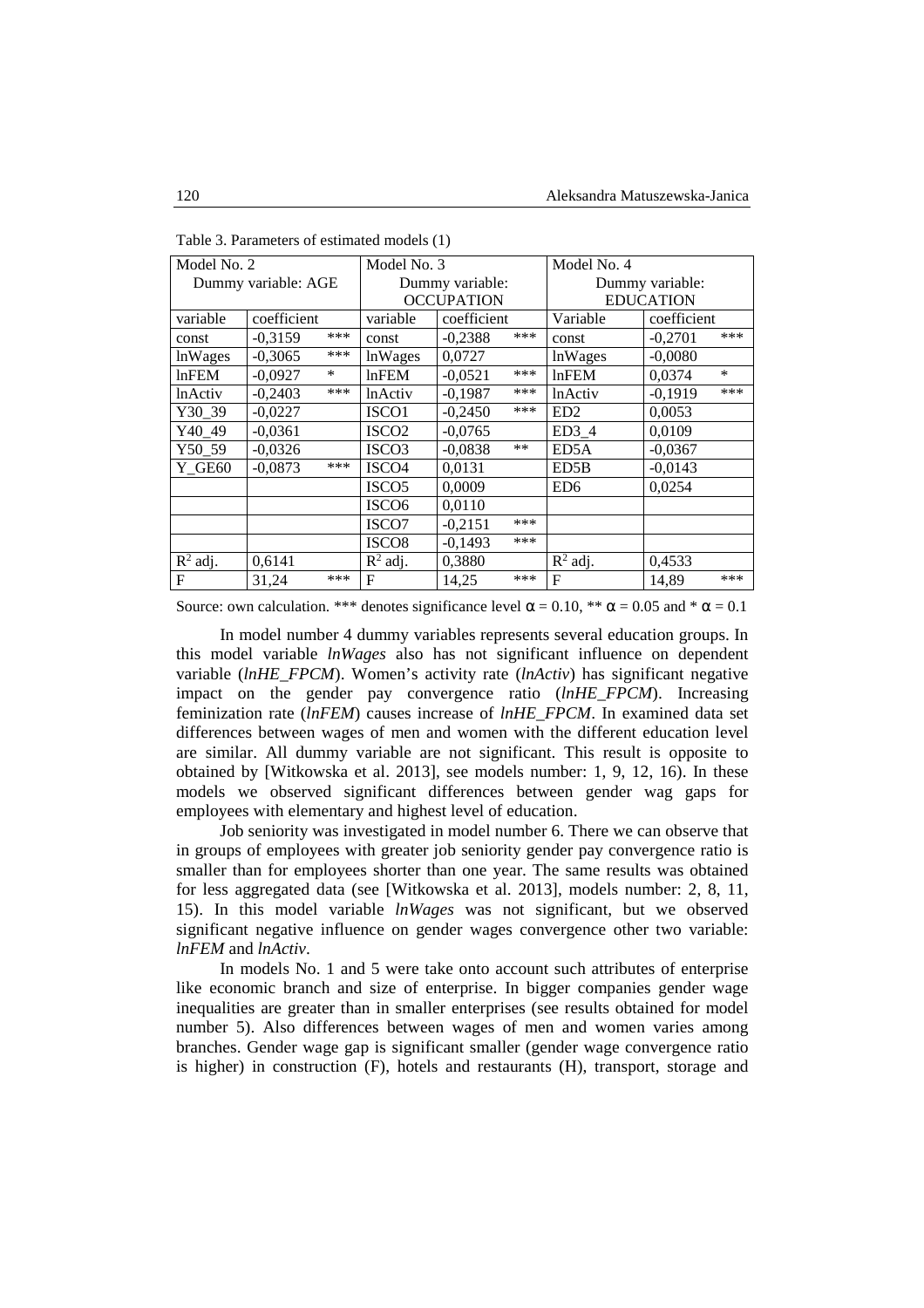communication  $(I)$ , and education  $(M)$  than in mining and quarrying  $(C)$ . Similar results were obtained for less aggregated data (see [Witkowska et al. 2013]. Research presented in Oi and Idson (1999) indicated that there are significant differences in average salaries according to economic branch and size of enterprise. In bigger enterprises average remuneration are higher. Higher salaries could make for greater gender wage differences (see results presented in [Witkowska et al. 2013]). In model 1 variable *lnWages* was not significant. Other two quantitative variable: *lnFEM* and *lnActiv* have significant negative influence on gender wages convergence. In model 5 only *lnActiv* was significant and it was also negative associated with explained variable *lnHE\_FPCM*.

| Model No. 6          |             | Model No. 1     |                                | Model No. 5       |                           |                   |  |
|----------------------|-------------|-----------------|--------------------------------|-------------------|---------------------------|-------------------|--|
| Dummy variable:      |             | Dummy variable: |                                | Dummy variable:   |                           |                   |  |
| <b>JOB SENIORITY</b> |             |                 | <b>BRANCH</b>                  |                   | <b>SIZE OF ENTERPRISE</b> |                   |  |
| variable             | coefficient |                 | variable                       | coefficient       | variable                  | coefficient       |  |
| const                | $-0,301$    | ***             | const                          | ***<br>$-0,370$   | const                     | ***<br>$-0,265$   |  |
| lnWages              | 0,081       |                 | <b>lnWages</b>                 | $-0,043$          | lnWages                   | $-0,055$          |  |
| <b>lnFEM</b>         | $-0,093$    | $***$           | <b>lnFEM</b>                   | ***<br>$-0,083$   | <b>lnFEM</b>              | $-0,039$          |  |
| <b>lnActiv</b>       | $-0,308$    | ***             | <b>lnActiv</b>                 | $***$<br>$-0,084$ | <b>lnActiv</b>            | $**$<br>$-0,186$  |  |
| Y15                  | $-0,069$    | ***             | D                              | $-0,031$          | S50 249                   | $-0,024$          |  |
| $Y6_9$               | $-0,110$    | ***             | E                              | 0,058             | S250_499                  | ***<br>$-0,081$   |  |
| Y10 14               | $-0,109$    | ***             | $\mathsf{F}$                   | ***<br>0,117      | S500 999                  | ***<br>$-0,095$   |  |
| Y15 19               | $-0.097$    | ***             | G                              | $-0,014$          | <b>GE1000</b>             | $***$<br>$-0,075$ |  |
| Y20 29               | $-0,098$    | ***             | H                              | $\ast$<br>0,105   |                           |                   |  |
| Y GE30               | $-0,088$    | $***$           | I                              | $**$<br>0,103     |                           |                   |  |
|                      |             |                 | J                              | $-0,056$          |                           |                   |  |
|                      |             |                 | K                              | 0,045             |                           |                   |  |
|                      |             |                 | M                              | $***$<br>0,142    |                           |                   |  |
|                      |             |                 | N                              | 0,079             |                           |                   |  |
|                      |             |                 | O                              | 0,074             |                           |                   |  |
| $R^2$ adj.           | 0,3784      |                 | $\overline{\mathbf{R}}^2$ adj. | 0,3788            | $R^2$ adj.                | 0,2189            |  |
| $\mathbf F$          | 13,04       | ***             | F                              | ***<br>15,07      | F                         | ***<br>6,96       |  |

Table 4. Parameters of estimated models (2)

Source: own calculation. \*\*\* denotes significance level  $\alpha = 0.10$ , \*\*  $\alpha = 0.05$  and \*  $\alpha = 0.1$ 

In model number 7, where was investigated influence of collective pay agreement on gender wage differences, non e dummy variable was significant. We do not observe significant mean of collective pay agreement for gender wage differences at this level of aggregation data. In this model we observe significant negative influence of women activity (*lnActiv*) on the gender wage convergence and positive influence of feminization rate (*lnFEM*) on explained variable *lnHE\_FPCM*. In model number 8 only women activity (*lnActiv*) was significant and negative associated with gender wage convergence ratio (*lnHE\_FPCM*).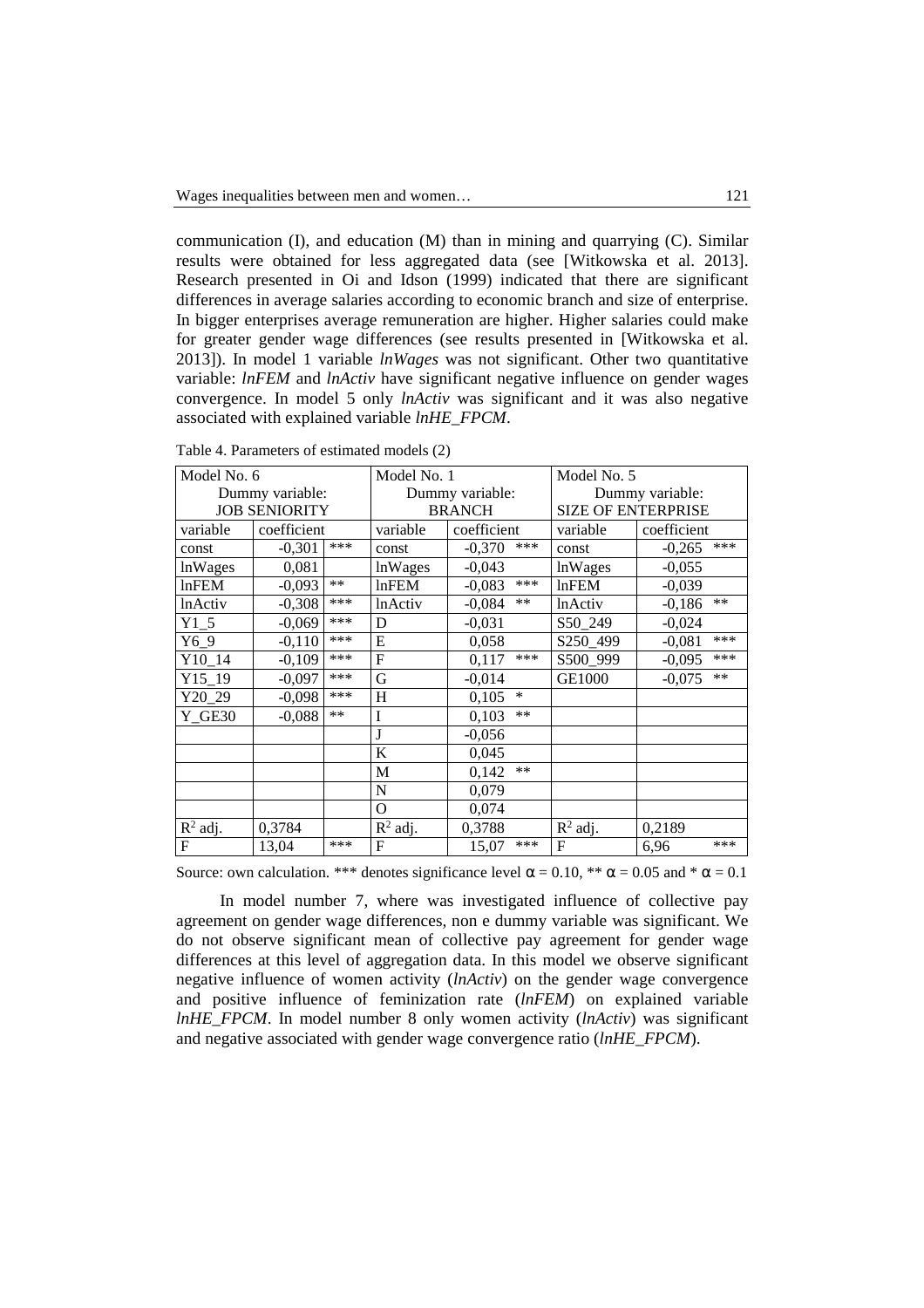| Model No. 7    |                       | Model No. 8     |                    |  |  |  |
|----------------|-----------------------|-----------------|--------------------|--|--|--|
|                | Dummy variable:       | Dummy variable: |                    |  |  |  |
|                | <b>COLLECTIVE PAY</b> |                 | TYPE OF EMPLOYMENT |  |  |  |
|                | <b>AGREEMENT</b>      | <b>CONTACT</b>  |                    |  |  |  |
| variable       | coefficient           | variable        | coefficient        |  |  |  |
| const          | ***<br>$-0,2725$      | const           | ***<br>$-0.3126$   |  |  |  |
| lnWages        | $-0.0400$             | <b>lnWages</b>  | $-0,2029$          |  |  |  |
| lnFEM          | $**$<br>0,1034        | lnFEM           | 0,0137             |  |  |  |
| <b>lnActiv</b> | ***<br>$-0,3516$      | <b>lnActiv</b>  | ***<br>$-0.3150$   |  |  |  |
| <b>ENT</b>     | $-0,0181$             | <b>APPR</b>     | 0,1102             |  |  |  |
| <b>IND</b>     | 0,0118                | <b>FIX</b>      | 0,0585             |  |  |  |
| IND1           | $-0,0069$             |                 |                    |  |  |  |
| <b>NAT</b>     | 0,0759                |                 |                    |  |  |  |
| <b>OTH</b>     | $-0,0583$             |                 |                    |  |  |  |
| <b>UNIT</b>    | $-0,0458$             |                 |                    |  |  |  |
| $R^2$ adj.     | 0,1193                | $R^2$ adj.      | 0,5066             |  |  |  |
| $\mathbf{F}$   | ∗<br>1.87             | F               | ***<br>11,47       |  |  |  |

Table 5. Parameters of estimated models (3)

Source: own calculation. \*\*\* denotes significance level  $\alpha = 0.10$ , \*\*  $\alpha = 0.05$  and \*  $\alpha = 0.1$ 

## SUMMARY

In the states with low women's labor market activity (e.g. Malta, Italy) we can observe smaller wages differences between men and women. On the other hand, in the states with high rate of women's labor market activity gender pay gap is much bigger. Obtained results confirm this. In each model we observe that only one variable has significant impact on gender wage convergence. It is *lnActiv* women activity at the labor market. This variable is negative associated with explained variable in every case. So we can conclude that higher participation of women in the labor market is connected to greater difference in men and women wages. Women tends to concentrate in low pay jobs, co

Statistical analysis of SES data provided information that in groups of employees with wages that are larger than the average in the state, male and female wage differences are also larger. It was the reason to introduce *lnWages* variable. Wages level (*lnWages*) is significant variable only in model number 2, where dummy variable refers to age. So we can conclude that wages level is not so strong connected to gender wage convergence at this level of aggregation data. For less aggregated observation the level of remuneration in more visible (see models presented in [Witkowska et al. 2013]).

The problem of feminization of occupations is wide discussed in the literature (see e.g. [Anker 1998], [England et al. 2007], [Perales 2010]). Women tends to concentrate to lower paid jobs. So we can suppose that in high feminized jobs male and female wage differences would be higher, and in the opposite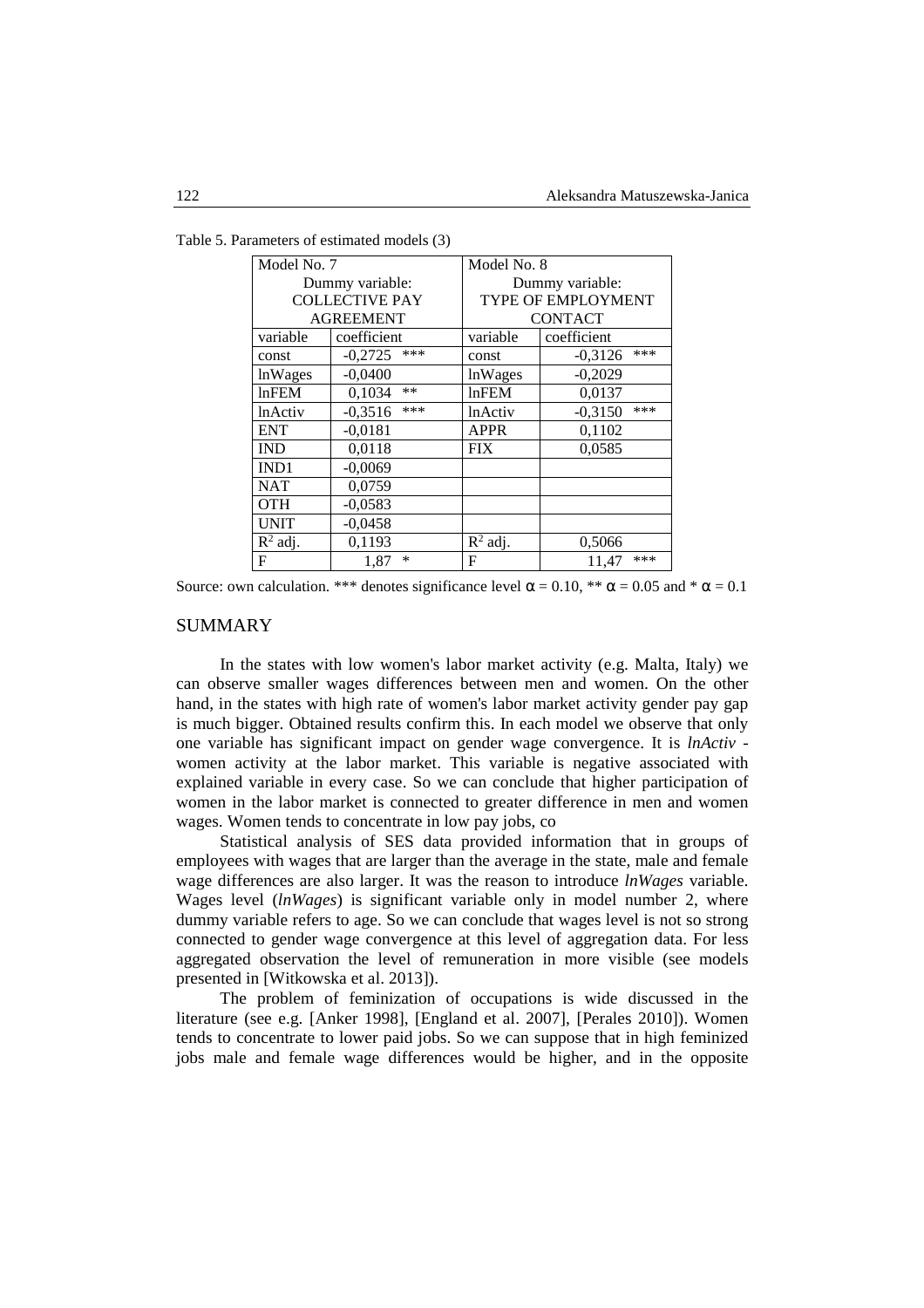situation - *GPG* would be lower. Feminization rate applied in analyzed models gives different results. In two models number 4 (education) and number 7 (collective pay agreement) is positive associated with gender pay convergence coefficient. In two other models (no. 5 (size of enterprise) and no. 8 (type of employment contract)) this variable has none significant impact on the explained variable *lnHE\_FPCM*. In four models (models number 1, 2, 3, 6) feminization rate has negative impact on *lnHE\_FPCM*. So we can conclude that feminization of labor market has both negative and positive effects on gender wage differences.

Effects that are represented by dummy variable (economic branch, age, occupation, job seniority, size of enterprise, collective pay agreement, type of employment contract) in not so strong for analyzed data like for less aggregated data. In presented model we can observe significant differences in wage inequalities especially in branches, different size enterprises, for groups of employees with different job seniority, occupation and age. There are not detected differences between groups of employees with different level of education, type of employment contract or collective pay agreement.

Next step of the study will be analysis with the use of low aggregated and more detailed data.

#### REFERENCES

- Anker R. (1998) Gender and Jobs: Sex Segregation of Occupations in the World, International Labor Office.
- Becker G.S. (1971) The Economics of Discrimination.
- Blecker R., Seguino S. (2002) Macroeconomic Effects of Reducing Gender Wage Inequality in an Export-Oriented, Semi-industrialized Economy, Review of Development Economics, Wiley Blackwell, Vol. 6(1), 103-119.
- England P., Allison P.D., Wu Y. (2007) Does bad pay cause occupations to feminize, Does feminization reduce pay, and How can we tell with longitudinal data?, Social Science Research, Vol. 36, 1237-1256.
- Fernández-Avilés G., Montero J.M., Witkowska D. (2010) Gender Wage Gap in EU States. Application of Taxonomic and Spatial Methods, [in:] Witkowska D., Nermend K. (ed.), Regional Analysis: Globalization, Integration, Transformation, Wydawnictwo Uniwersytetu Szczecińskiego, Szczecin, 71-95.
- Haager D.M. (2000) How do Investments in Human Capital Differentially Affect Gender Income? An Analysis of the Gender Wage Gap, The Park Place Economist, vol. VIII.
- Klasen S. (1999) Does Gender Inequality Reduce Growth and Development? Evidence from Cross-Country Regressions, World Bank Working Paper Series, No. 7.
- Löfström Å. (2009) Gender equality, economic growth and employment, working paper.
- Morrison A., Raju D. Sinha N. (2007) Gender Equality, Poverty and Economic Growth, Policy World Bank Policy Research Working Paper, No. 4349.
- Oi W.Y., Idson T.L. (1999) Firm Size and Wages in. Handbook of Income Distribution, vol. 3B, ed. Ashenfelter O., Card D., Elsevier, Amsterdam, 2165-2214.